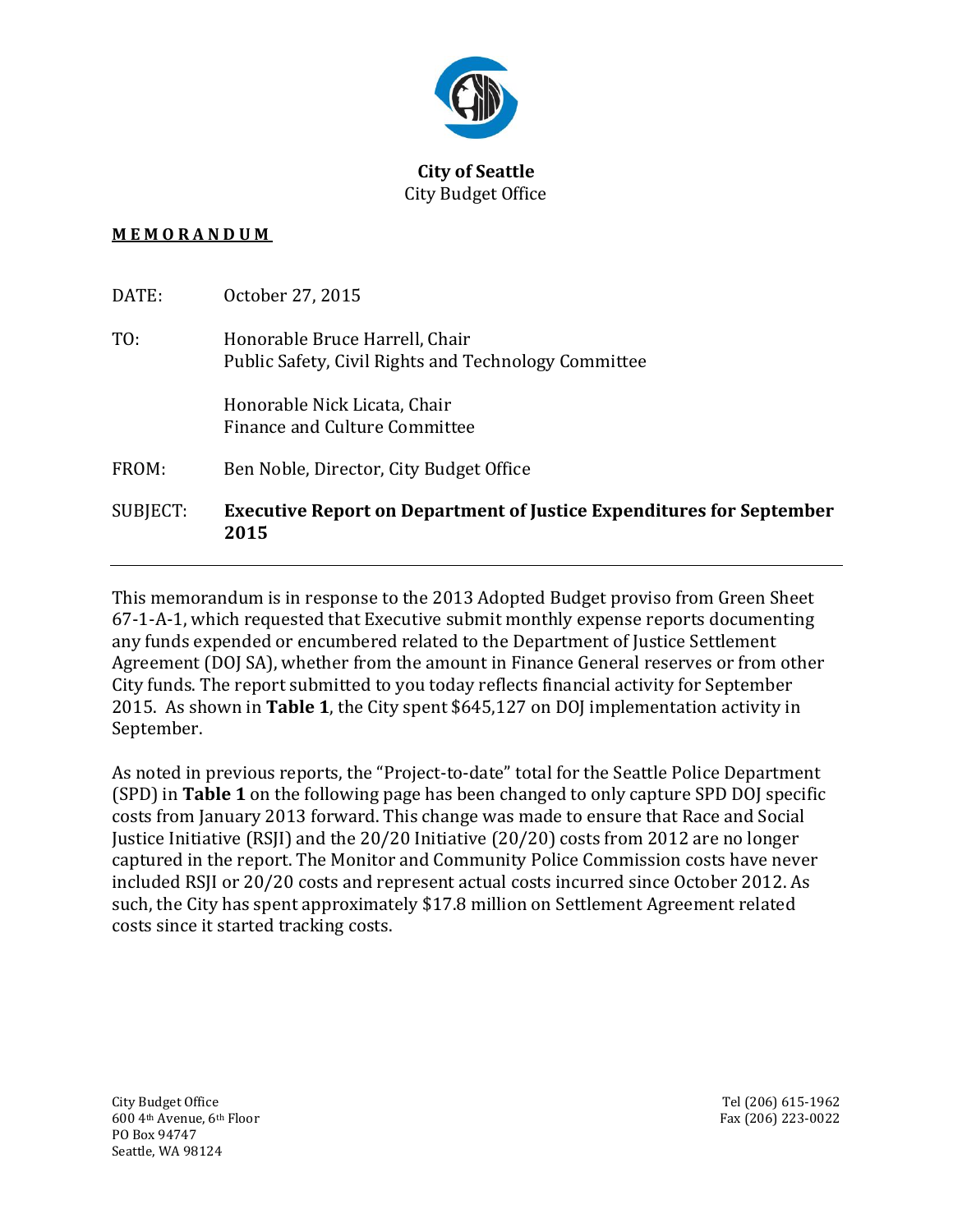Letter to Councilmembers Harrell and Licata October 27, 2015 Page 2

|                                    | 2015 Revised<br>Budget <sup>1</sup> | September   | 2015 Total<br>Expenditures <sup>3</sup> | Project-to-date <sup>2</sup> |
|------------------------------------|-------------------------------------|-------------|-----------------------------------------|------------------------------|
| Monitor (inc. J. Brann)            | \$1,030,722                         | \$125,326   | \$880,503                               | \$3,242,692                  |
| <b>Community Police Commission</b> | \$1,180,501                         | \$99,172    | \$588,127                               | \$1,629,030                  |
| <b>Seattle Police Department</b>   | \$293,788,041                       | \$420,629   | \$3,587,359                             | \$12,994,043                 |
| <b>Total Expenditures</b>          | \$645,127                           | \$5,055,989 | \$17,865,765                            |                              |

## **Table 1: Summary of DOJ Expenditures**

1 The Monitor budget reflected is from January 1 to October 31, 2015. There is additional funding held in reserve for November and December 2015 invoices pending agreement on the fourth-year budget for the new Monitor contract which begins November 1, 2015. Revised budget amounts for SPD and CPC reflect approved encumbrance dollar carry forwards from 2014 that have been added to the 2015 budget.

2 SPD Project-to-date costs represent costs from January 2013. Monitor and CPC Project-to-date costs represent costs from October 2012.

Please refer to the attached "September 2015 DOJ SA SPD Expenditure Report" for additional detail of SPD expenditures.

We look forward to discussing this update in more detail as Council desires. If you have questions about this report, please contact Kara Tillotson at 4-5292.

Attachments: 2013 Council Green Sheet 67-1-A-1 September 2015 DOJ SA SPD Expenditure Report

cc: Honorable Sally Bagshaw Honorable Tim Burgess Honorable Jean Godden Honorable Mike O'Brien Honorable Tom Rasmussen Honorable Kshama Sawant Kathleen O'Toole, Chief of Police Kirstan Arestad, Council Central Staff Director Dan Eder, Council Central Staff Mark Baird, Council Central Staff Newell Aldrich, Councilmember Licata's **Office** Jennifer Samuels, Councilmember Harrell's Office Scott Lindsay, Mayor's Office Jason Kelly, Mayor's Office Doug Carey, FAS Jean Boler, LAW Rebecca Boatright, LAW Greg Narver, LAW

Tyler Running Deer, CBO Jennifer Devore, CBO Kara Tillotson, CBO Brian Maxey, SPD Michael Wagers, Chief Operating Officer SPD Lesley Cordner, Assistant Chief SPD Angela Socci, SPD Mark Baird, SPD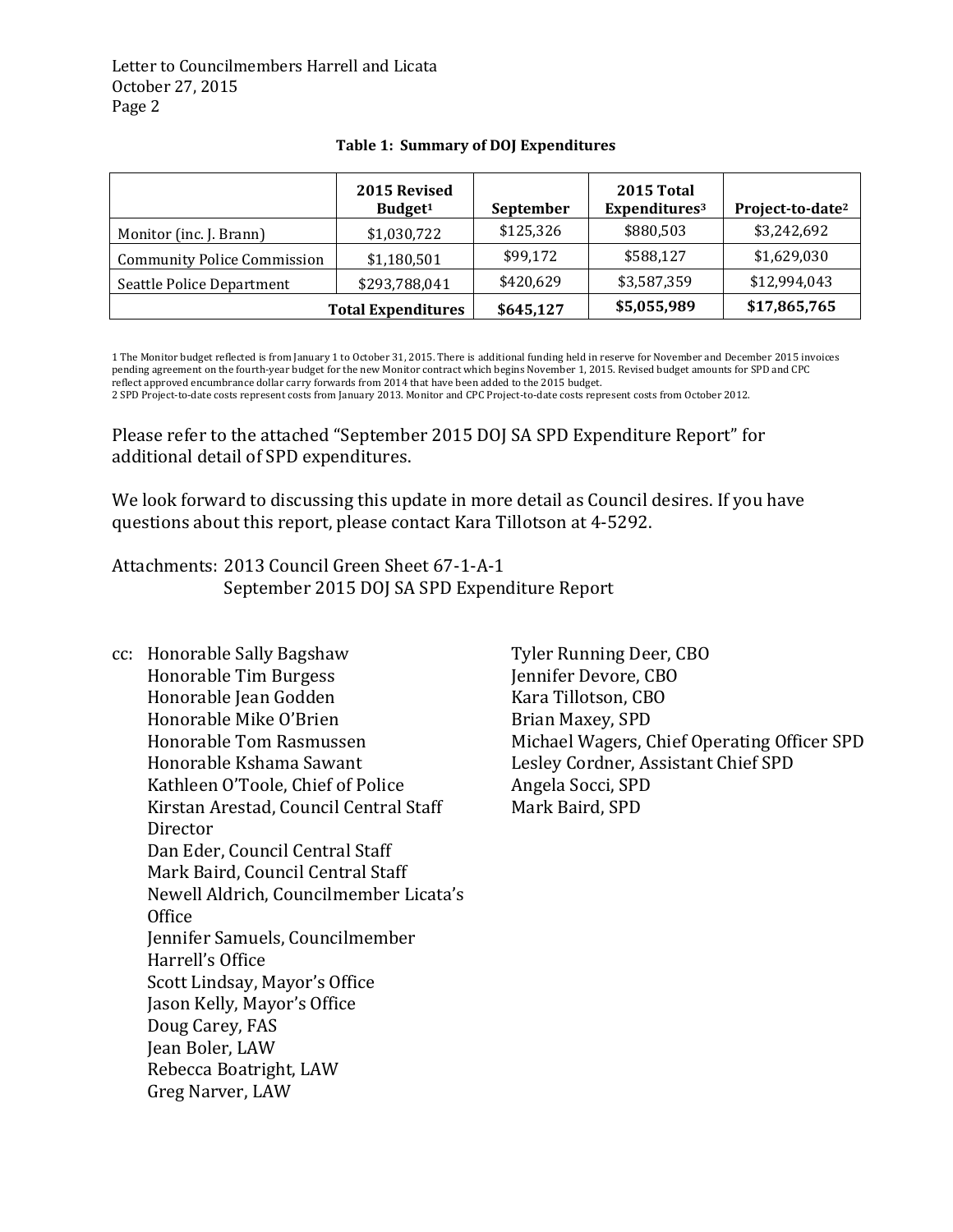| September 2015 DOJ SA SPD Expenditure Report |                     |                    |                  |              |  |
|----------------------------------------------|---------------------|--------------------|------------------|--------------|--|
|                                              |                     |                    |                  |              |  |
| <b>Activity</b>                              | <b>Regular Time</b> | <b>Overtime</b>    | <b>Purchases</b> | <b>Total</b> |  |
| <b>In-Car Video Costs</b>                    | \$0                 | \$0                | \$0              | \$0          |  |
| <b>Monitor Reports</b>                       | \$0                 | $\overline{\xi_0}$ | \$0              | \$0          |  |
| <b>Project Management Costs</b>              | \$0                 | \$0                | \$0              | \$0          |  |
| <b>Technical work</b>                        | \$0                 | \$0                | \$0              | \$0          |  |
| Purchases                                    | \$0                 | \$0                | \$0              | \$0          |  |
|                                              |                     |                    |                  |              |  |
| <b>Compliance Audit Costs</b>                | \$22,455            | \$5,616            | \$0              | \$28,071     |  |
| In-Car Video Audits                          | \$1,471             | \$0                | \$0              | \$1,471      |  |
| Use of Force Audits                          | \$9,573             | \$0                | \$0              | \$9,573      |  |
| <b>Stops and Detentions</b>                  | \$0                 | \$0                | \$0              | \$0          |  |
| "Other" Audits                               | \$11,410            | \$5,616            | \$0              | \$17,026     |  |
| Purchases                                    | \$0                 | \$0                | \$0              | \$0          |  |
|                                              |                     |                    |                  |              |  |
| <b>General Compliance Costs</b>              | \$11,459            | \$238              | \$1,246          | \$12,943     |  |
| <b>General Activities</b>                    | \$11,459            | 5238               | \$0              | \$11,697     |  |
| Compliance Data Collection, Validation, etc. | \$0                 | \$0                | \$0              | \$0          |  |
| <b>Compliance Outreach</b>                   | \$0                 | \$0                | \$609            | \$0          |  |
| Purchases                                    | \$0                 | \$0                | \$637            | \$0          |  |
|                                              |                     |                    |                  |              |  |
| <b>Crisis Intervention Costs</b>             | \$0                 | \$0                | \$0              | \$0          |  |
| <b>Attending Meetings</b>                    | \$0                 | \$0                | \$0              | \$0          |  |
| Meeting Prep (Reports etc)                   | \$0                 | \$0                | \$0              | \$0          |  |
| <b>General Crisis Intervention Work</b>      | \$0                 | \$0                | \$0              | \$0          |  |
|                                              |                     |                    |                  |              |  |
| <b>Curriculum Development Costs</b>          | \$6,308             | \$6,263            | \$0              | \$12,571     |  |
| <b>Bias Policing</b>                         | \$0                 | \$534              | \$0              | \$534        |  |
| In Car Video                                 | \$0                 | \$0                | \$0              | \$0          |  |
| <b>Crisis Intervention</b>                   | \$0                 | \$495              | \$0              | \$495        |  |
| Sergeant's Academy                           | \$0                 | \$0                | \$0              | \$0          |  |
| Early Intervention<br>Stops & Detention      | \$0<br>\$0          | \$0<br>\$0         | \$0<br>\$0       | \$0<br>\$0   |  |
| Use of Force                                 |                     |                    |                  |              |  |
| Purchases                                    | \$6,308<br>\$0      | \$5,233<br>\$0     | \$0<br>\$0       | \$11,542     |  |
|                                              |                     |                    |                  | \$0          |  |
| <b>Development of Data Systems</b>           | \$14,280            | \$218              | \$578            | \$15,076     |  |
| Data Input                                   | \$0                 | \$0                | \$0              | \$0          |  |
| <b>BI Work</b>                               | \$10,109            | \$0                | \$0              | \$10,109     |  |
| IA Pro Work                                  | \$4,171             | \$218              | \$578            | \$4,967      |  |
| System Prep                                  | \$0                 | \$0                | \$0              | \$0          |  |
| Data Validation                              | \$0                 | \$0                | \$0              | \$0          |  |
| Purchases                                    | \$0                 | \$0                | \$0              | \$0          |  |
|                                              |                     |                    |                  |              |  |
| <b>Early Intervention Systems</b>            | \$12,530            | \$0                | \$0              | \$12,530     |  |
| Early Intervention System General            | \$12,530            | \$0                | \$0              | \$12,530     |  |
|                                              |                     |                    |                  |              |  |
| <b>Force Investigation Team Costs</b>        | \$97,643            | \$30,440           | \$288            | \$128,371    |  |
| FIT General                                  | \$0                 | \$0                | \$0              | \$0          |  |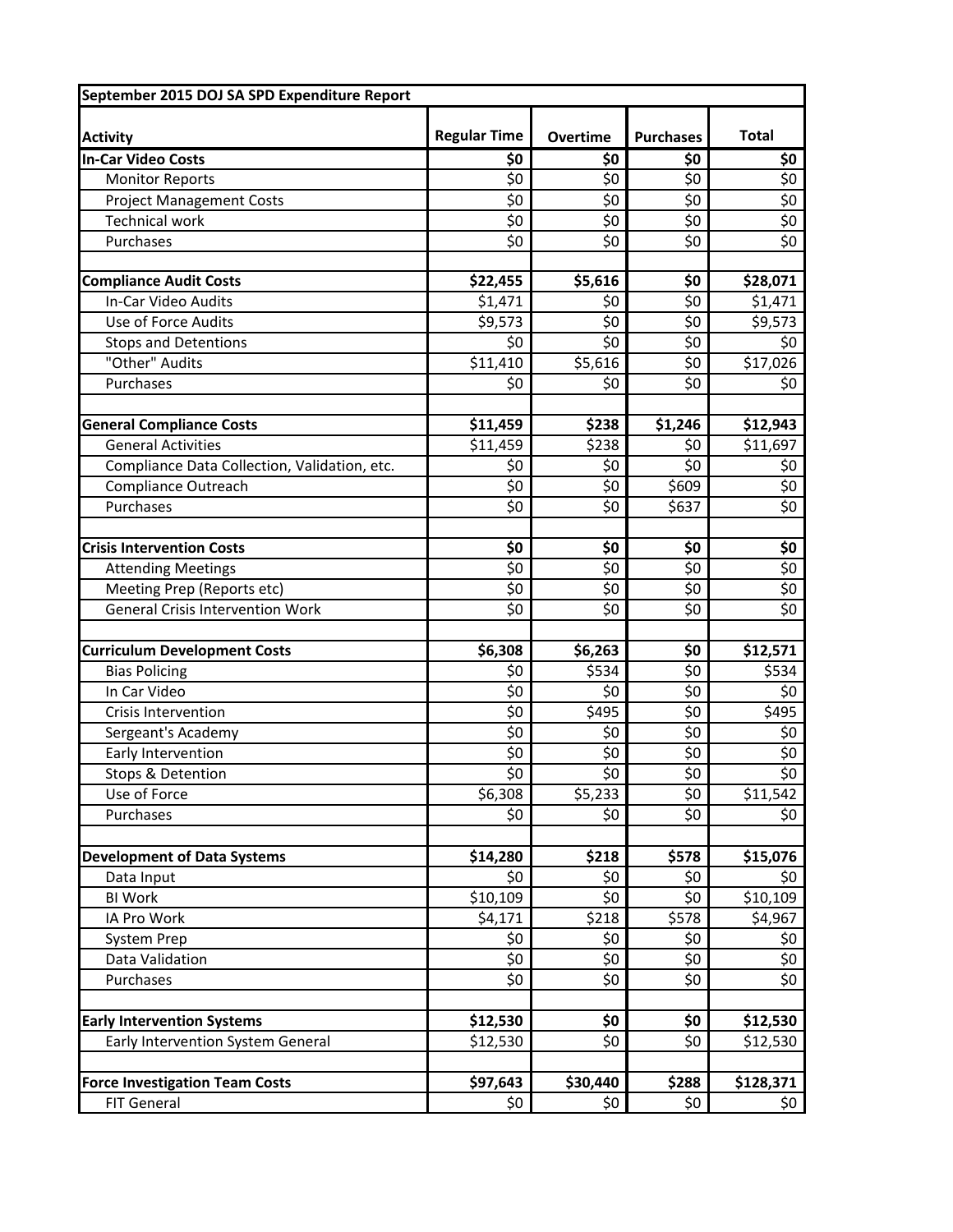| <b>Activity</b>                                  | <b>Regular Time</b> | <b>Overtime</b> | <b>Purchases</b> | <b>Total</b> |
|--------------------------------------------------|---------------------|-----------------|------------------|--------------|
| FIT Instruction                                  | \$0                 | \$0             | \$0              | \$0          |
| FIT Policy Development                           | \$0                 | \$0             | \$0              | \$0          |
| FIT Investigation                                | \$45,359            | \$4,674         | \$138            | \$50,170     |
| FIT Standby                                      | \$0                 | \$10,893        | \$0              | \$10,893     |
| FIT Team Office Supplies & Equipment             | \$0                 | \$0             | \$0              | \$0          |
| <b>FIT Training</b>                              | \$1,817             | \$0             | \$0              | \$1,817      |
| FIT Reporting (Not Use of Force Training)        | \$47,600            | \$638           | \$0              | \$48,238     |
| <b>FIT Rollout</b>                               | \$2,867             | \$14,236        | \$0              | \$17,104     |
| Purchases                                        | \$0                 | \$0             | \$150            | \$150        |
|                                                  |                     |                 |                  |              |
| <b>Instruction Costs</b>                         | \$13,469            | \$151,112       | \$0              | \$164,581    |
| Use of Force                                     | \$12,538            | \$129,219       | \$0              | \$141,757    |
| <b>IAPRO</b>                                     | \$0                 | \$0             | \$0              | \$0          |
| <b>Crisis Intervention</b>                       | \$0                 | \$20,362        | \$0              | \$20,362     |
| Other                                            | \$0                 | \$859           | \$0              | \$859        |
| <b>Stops and Detention</b>                       | \$0                 | \$0             | \$0              | \$0          |
| Sergeant's Academy                               | \$931               | \$672           | \$0              | \$1,603      |
|                                                  |                     |                 |                  |              |
| <b>Monitor Request Costs</b>                     | \$0                 | \$0             | \$0              | \$0          |
| <b>Attending Meeting</b>                         | \$0                 | \$0             | \$0              | \$0          |
|                                                  |                     |                 |                  |              |
| <b>Policy &amp; Procedures Development Costs</b> | \$0                 | \$2,435         | \$0              | \$2,435      |
| <b>General Work</b>                              | \$0                 | \$0             | \$0              | \$0          |
| In Car Video                                     | \$0                 | \$0             | \$0              | \$0          |
| Crisis Intervention                              | \$0                 | \$0             | \$0              | \$0          |
| Early Intervention                               | \$0                 | \$0             | \$0              | \$0          |
| Stops & Detention                                | \$0                 | \$0             | \$0              | \$0          |
| <b>Bias Policing</b>                             | \$0                 | \$0             | \$0              | \$0          |
| Use of Force                                     | \$0                 | \$2,435         | \$0              | \$2,435      |
|                                                  |                     |                 |                  |              |
| <b>Training Costs</b>                            | \$11,875            | \$3,115         | \$0              | \$14,990     |
| Attending Use of Force                           | \$11,875            | \$3,115         | \$0              | \$14,990     |
| FIT Related Training Purchases                   | \$0                 | \$0             | \$0              | \$0          |
| <b>Bias Policing</b>                             | \$0                 | \$0             | \$0              | \$0          |
| <b>Attending IAPRO</b>                           | \$0                 | \$0             | \$0              | \$0          |
| Attending Crisis Intervention                    | \$0                 | \$0             | \$0              | \$0          |
|                                                  |                     |                 |                  |              |
| <b>Use of Force Review Board Costs</b>           | \$10,658            | \$12,215        | \$0              | \$22,873     |
| <b>Board Member Participation</b>                | \$0                 | \$1,422         | \$0              | \$1,422      |
| <b>Attending Meeting</b>                         | \$582               | \$1,362         | \$0              | \$1,945      |
| Meeting Prep (Reports etc)                       | \$437               | \$7,627         | \$0              | \$8,064      |
| <b>General Work</b>                              | \$9,639             | \$1,173         | \$0              | \$10,812     |
| Policy Development                               | \$0                 | \$631           | \$0              | \$631        |
| Purchases                                        | \$0                 | \$0             | \$0              | \$0          |
|                                                  |                     |                 |                  |              |
| <b>OPA Costs</b>                                 | \$0                 | \$6,059         | \$128            | \$6,187      |
| DOJ Related Investigative Work                   | \$0                 | \$0             | \$128            | \$128        |
| OPA - FIT Standby                                | \$0                 | \$3,333         | \$0              | \$3,333      |
| <b>OPA - FIT Rollouts</b>                        | \$0                 | \$2,726         | \$0              | \$2,726      |